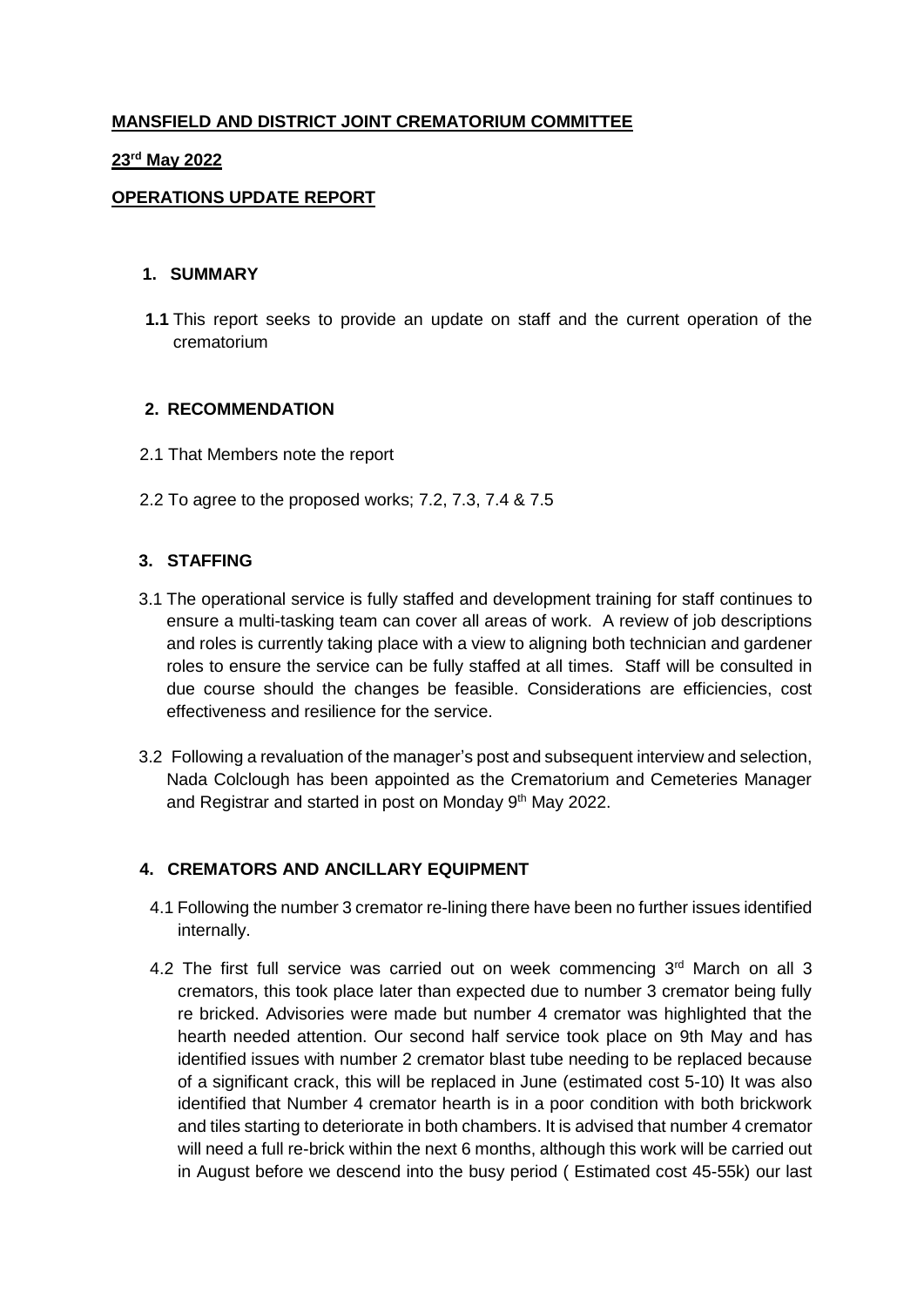full service of 2022 will be carried out week commencing 15th September, prior to the winter increase in cremation numbers.

- 4.3 It was also recommended that the EPA monitoring analysers are old and outdated and should be replaced to meet the Process Guidance Notes 5/2(12), Statutory Guidance for Crematoria. These units are currently working and recording data but if a unit was to fail and repairs could not be made it would be required for the unit to be fully replaced with an estimated cost of 42k per cremator, this cost would replace the emissions monitoring equipment and update the controls and software.
- 4.4 It was also identified that the microprocessor control cards that decode information and control various systems on the older cremators 2 and 3 are now outdated and no longer manufactured. If a control card was to fail Matthews have limited spares in stock or alternatively control cards would need to be sent to a specialist to be refurbished. It's estimated that these cards should have  $2 - 3$  years lifespan left but these cards are temperamental to power surges etc. Control cards cannot be replaced to modern cards used in number 4 cremator. The cremator would need a rewire and modern control systems installed, last year an estimate was given of 50- 60k per cremator to rewire and update the control systems.
- 4.5 Following the delay to the compulsory legal emissions testing, this was completed on 11<sup>th</sup> April 2022. The associated report is expected by mid-June by Scotec.
- 4.6 Cremation numbers remain at 12 per day due to the age of the cremators.

#### **5. COVID/OMICRON**

- 5.1 Guidance from the government is constantly monitored for any changes that the crematorium needs to follow.
- 5.2 Covid risk assessments are reviewed monthly or when guidance changes.
- 5.3 Operational staff are no longer working shift patterns to mitigate transmission of the Covid/Omicron virus, in line with the lifting of guidance from the government. Staff are still encouraged to take regular LFT to limit any infections. Staff will then follow HR guidance for a positive LFT result.
- 5.4 Administration staff have the resources to work from home to mitigate the risk of transmission should they test positive and still be well.
- 5.5 Face coverings in all public areas are encouraged for all staff and visitors.
- 5.6 Saturday cremation fees are no longer waived in line with cremator 3 being operational.

# **6. PROJECT UPDATE**

6.1 Funeral director's self-booking system has now been installed however final security and integrity checks are taking place prior to being rolled out.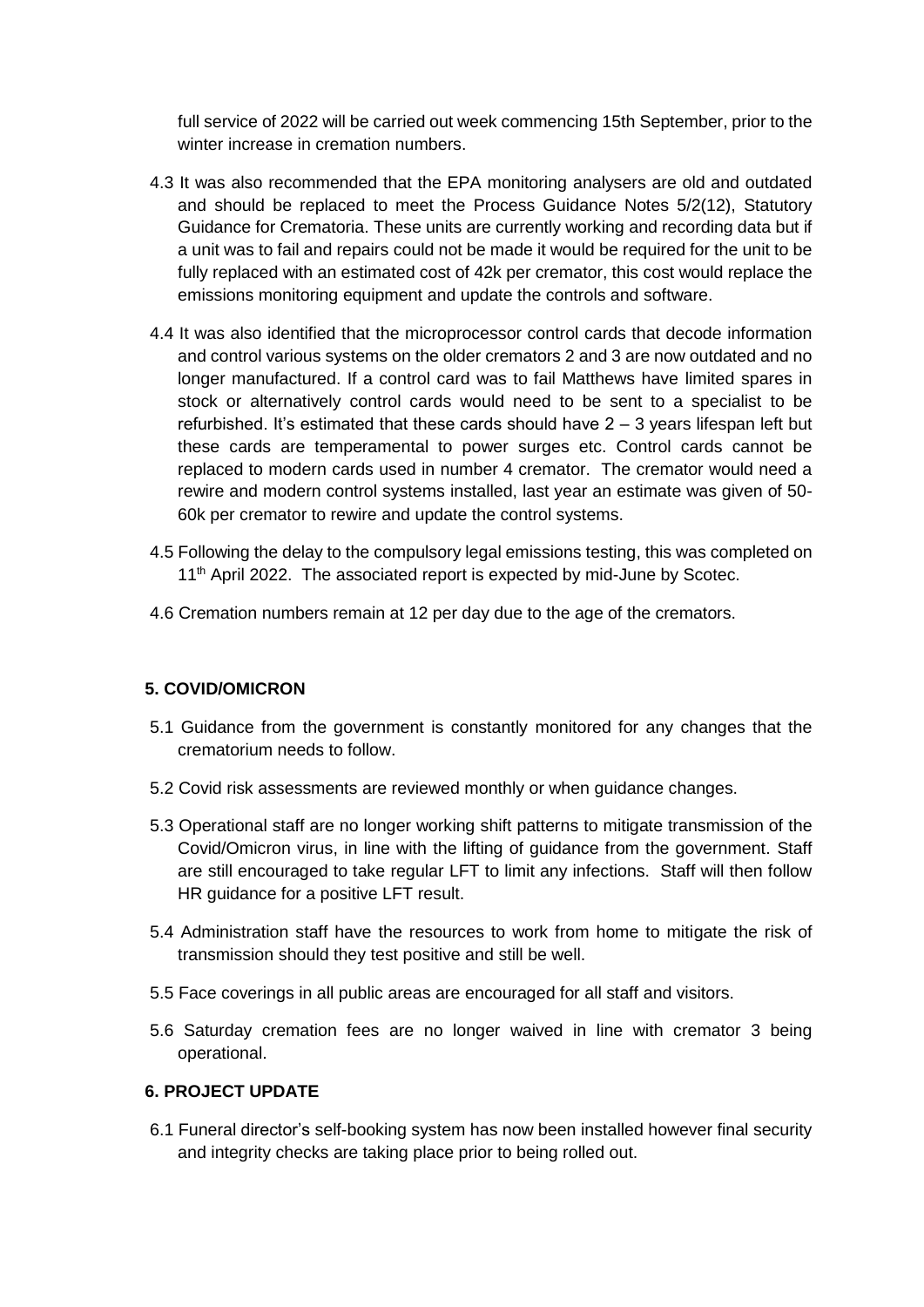# **7. NEW PROPOSALS**

- 7.1 Various work is required on the main building due to being identified as Health and Safety concerns. There is also a need to carry out works in line with statutory fire risk assessments. Some of these works were going to be completed towards the end of the installation of the new MAE system but now this contract has been terminated these works still need completing. Talks with Design Services agreed it would be better to tie works within separate contracts. It is favoured that these works are completed as to maintain the building both structurally and cosmetically until a new facility is operational.
- 7.2 Contract 1 The water supply infrastructure for the crematorium is old and requires upgrading due to issues with leaks, water pressure and water quality. The works will need to be carried out regardless of the new crematorium development therefore we advise that this work is carried out to avoid any further issues. There is an option to join to the main water pipe on Derby Road however there is a water main that goes through the woodland adjacent to the crematorium. We are therefore in the process on investigating the option to connect there in order to reduce cost and disruption. Initial estimates suggested that the costs would be circa £20k which has been allocated previously but with the complexity of the work this figure is low and it is estimated to more around 30k and the shortfall would be funded from unused capital budget 21/22. Talks still ongoing with Severn Trent and further investigations required.
- 7.3 Contract 2 To include various works that would be completed by 1 contractor with a value of 35k and would be funded from the unused capital budget 21/22.
- New fire doors as highlighted in the FRA were due to be completed towards the end of the MAE works (H&S issue)
- Removing the remaining ducting that was left in situ after the MAE contract was terminated. (H&S issue)
- In filling the holes through the exterior walls where the old MAE pipe and ducting passed through.
- Fill the void in the floor under the metal plate in front of where number 1 was situated. (H&S issue)
- Partition wall erected beside number 2 cremator as now number 1 is removed we have no protection from the hot surface. (H&S issue)
- Make safe and tidy up the suspended ceiling in the crematory. (H&S issue)
- Investigate water ingress in Thoresby chapel and plaster the area that's had the plaster removed that was falling from the wall.
- Repair the wall at the rear of the building at the top of central bank that was damaged when the MAE was removed.
- 7.4 Contract 3 Repair to the mezzanine flooring within the crematory and yard this needs making safe following the removal of the MAE that as left these areas a significant health and safety issue. Staff need access to maintain the cremators and replace